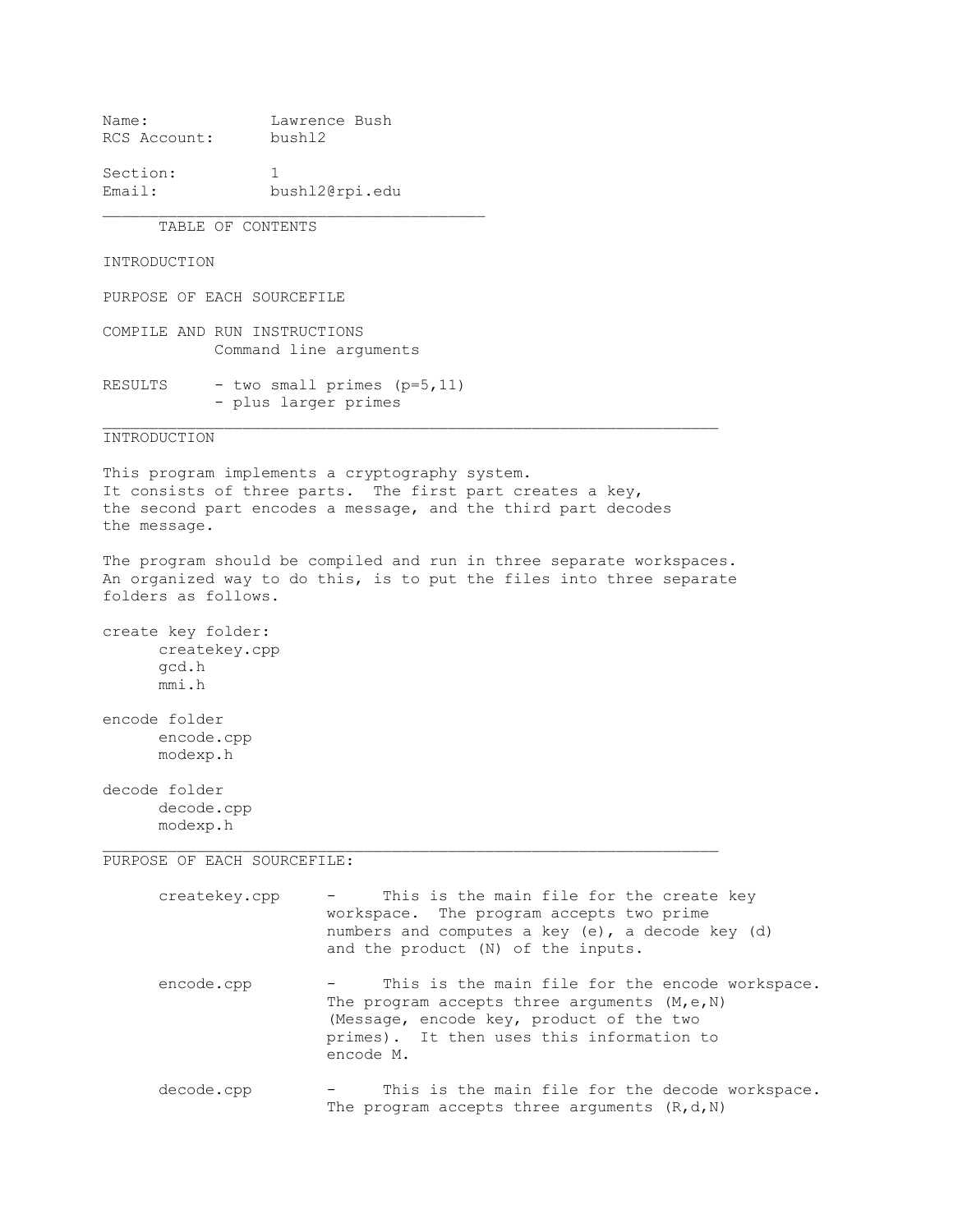|       |          | (Encoded Message, decode key, product of the<br>two primes). It then uses this information to<br>decode N.                       |
|-------|----------|----------------------------------------------------------------------------------------------------------------------------------|
| gcd.h |          | This header file contains a function which<br>computes the greatest common divisor of two<br>inputs.                             |
| mmi.h |          | This header file contains a function which<br>computes the Modular Multiplicative Inverse.                                       |
|       | modexp.h | This header file contains a modexp function<br>which recursively calls itself to calculate<br>and return X <sup>^</sup> N mod P. |

COMPILE AND RUN INSTRUCTIONS:

CREATE KEY

Open Create Key folder. Open creatkey.cpp in MS Visual C++ Compile and run( ! button )

The .h files (gcd.h, mmi.h) should be in the same directory as creatkey.cpp. I always add the .h files to the project, but it is not necessary.

Command line arguments:

Note: If you input the command line arguments incorrectly, the program will instruct you on how to input them.

The create key program takes two prime numbers as command line arguments. They are used in the program as the variables: [ p, q ]. For example: [ 5, 11 ]

The program outputs an encode key [ e ], a decode key [ d ] and the product of the two primes [ N ].

## ENCODE

Open encode folder. Open encode.cpp in MS Visual C++ Compile and run( ! button )

The .h files (modexp.h) should be in the same directory as encode.cpp. I always add the .h files to the project, but it is not necessary.

Command line arguments:

Note: If you input the command line arguments incorrectly, the program will instruct you on how to input them.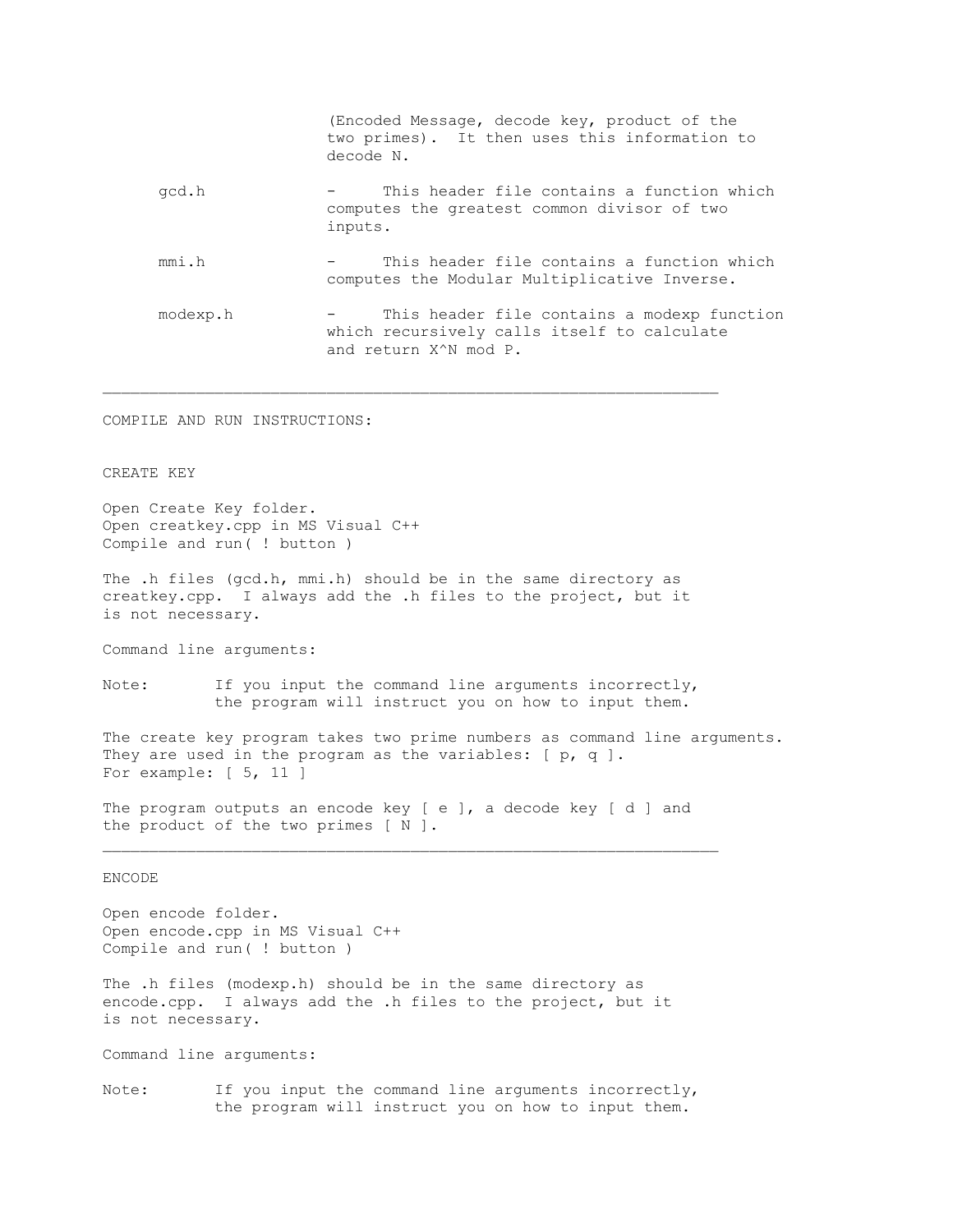The encode program takes three numbers as command line arguments. They are Message, encode key, and the product of the two primes used to develop key [ M, e, N ]. For example: [ 47, 3, 55]. e and N are outputs from create key. The program outputs an encoded message [ R ].  $\_$  , and the set of the set of the set of the set of the set of the set of the set of the set of the set of the set of the set of the set of the set of the set of the set of the set of the set of the set of the set of th DECODE Open Decode folder. Open decode.cpp in MS Visual C++ Compile and run( ! button ) The .h files (modexp.h) must be in the same directory as decode.cpp. I always add the .h files to the project, but it is not necessary. Command line arguments: Note: If you input the command line arguments incorrectly, the program will instruct you on how to input them. The decode program takes three numbers as command line arguments. They are Encoded Message (output by encode program), decode key, and the product of the two primes used to develop key  $[ R, d, N ]$ . For example: [ 38, 27, 55]. d and N are outputs from create key. The program outputs an decoded message  $[Q]$ , which should be the same a the origonal message [ M ]. RESULTS - I tested the create key program using the two primes: 5 11 The results for are:  $p = 5$ ,  $q = 11$  $N = 55$ Public Key: e = 3 Private Key: d = 27 These outputs are correct because:  $N = p * q = 55$  $gcd(e, (p-1)*(q-1)) = gcd(3, 40) = 1$  $d = 27 = mmi(e, (p-1)*(q-1))$  $e^{*}d = 1$  (mod ((p-1)\*(q-1)))  $3*27 = 1 \pmod{40}$ 81 % 40 = 1 I tested the encode program using: 47 3 55